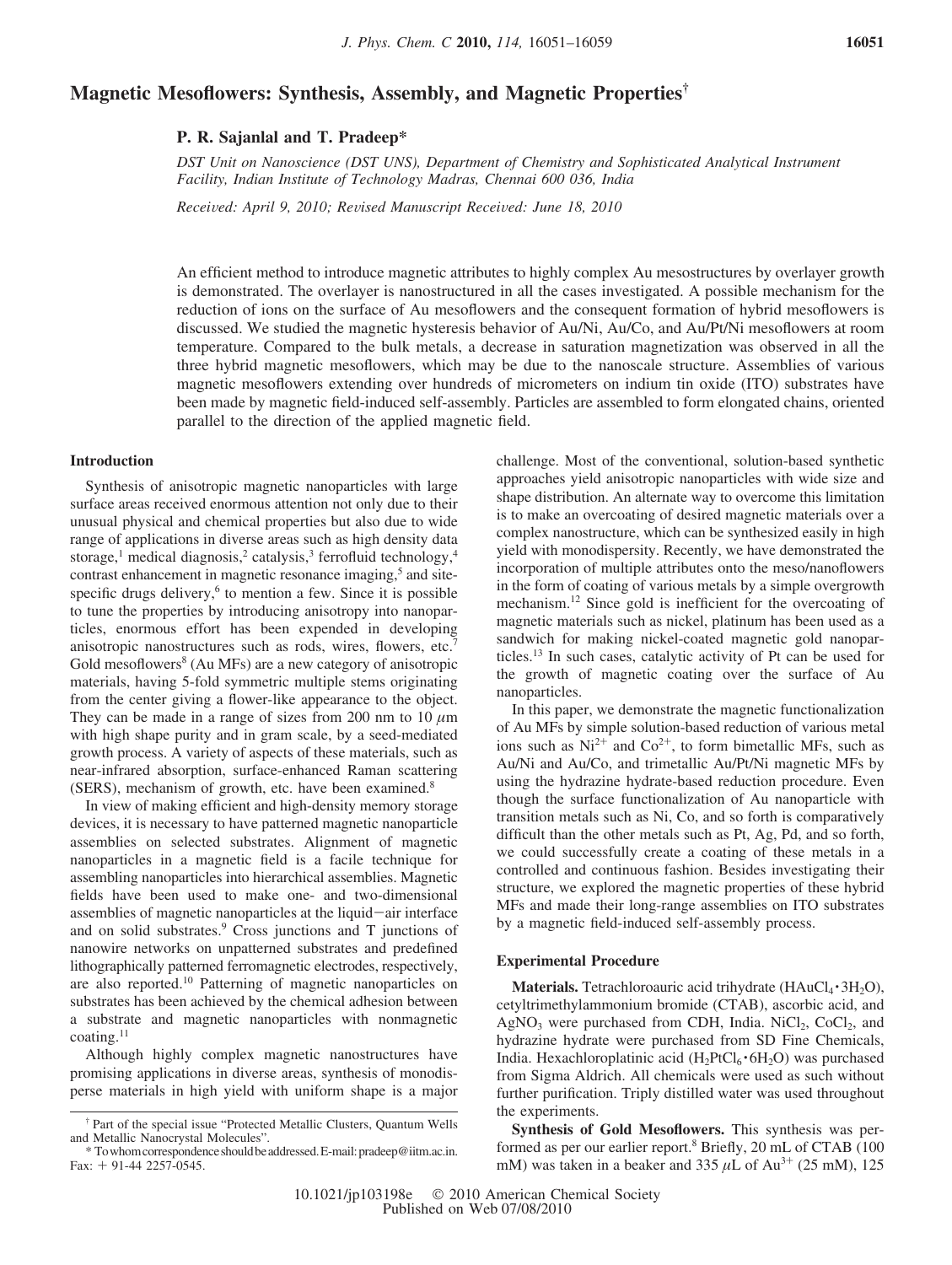$\mu$ L of AgNO<sub>3</sub> (10 mM), and 135  $\mu$ L of ascorbic acid (100 mM) were added sequentially. To this solution, 2 mL of Au/ oligoaniline nanoparticles<sup>14</sup> was added and the solution was maintained at 80 °C for 1 h. It was then allowed to cool to room temperature. After 1 h, the suspension was centrifuged at 3500 rpm for 4 min. The residue was washed with water three times to remove excess CTAB and other unwanted materials. The slight yellowish residue of Au MFs was redispersed in 20 mL of deionized water. The effective concentration of Au in the MF suspension is 0.418 mM, assuming that all the metal ions are reduced.

**Synthesis of Au@Ni and Au@Co Mesoflowers.** Bimetallic Au@Ni and Au@Co MFs were synthesized by a solution-based chemical reduction method. For that, 5 mL of Au MF suspension was taken in a sample bottle and sonicated well. The suspension was heated to 80 °C for 5 min. A solution containing 0.1 mL of 150 mM NiCl<sub>2</sub> or CoCl<sub>2</sub> in water was added into the above suspension. For making Au@Ni MFs, 0.5 mL of hydrazine hydrate, followed by 0.5 mL of 500 mM sodium hydroxide was added. In the case of synthesis of Au@Co MF, a mixture of 0.5 mL of 500 mM sodium hydroxide and 1 mL of hydrazine hydrate were added to the Au MF suspension. In both the cases, the temperature of the mixture was maintained at 80 °C. As the time goes, the color of the Au MFs changed to black. The resulting black magnetic MFs were separated with the help of a hand-held magnet and washed with absolute ethanol and triply distilled water in sequence. To increase the thickness of Ni coating, the amounts of  $NiCl<sub>2</sub>$  and hydrazine hydrate were increased to 0.3 and 1 mL, respectively. To increase the thickness of the Co coating, the amounts of  $\text{Co}^{2+}$  and hydrazine hydrate was increased to 0.3 and 2 mL, respectively.

**Synthesis of Au/Pt/Ni Mesoflowers.** For the synthesis of Au/ Pt/Ni MFs, first we synthesize Au/Pt MFs using our earlier procedure.12 Briefly, 5 mL of the as synthesized MFs was treated with 1 mL of 100 mM CTAB, 2 mL of 50 mM  $H_2PtCl_6$ , and 500 *µ*L of ascorbic acid (100 mM). This was kept at room temperature for 5 h. After that, the suspension was centrifuged at 2000 rpm for 5 min. The black-colored residue was redispersed in 5 mL distilled water and centrifuged. This process was repeated 3 times to remove the unreacted ions and smaller Pt nanoparticles formed during this process. To the above suspension of Au/Pt MF, 0.3 mL of 150 mM NiCl<sub>2</sub> solution was added followed by the addition of 2 mL of hydrazine hydrate. The suspension was kept at room temperature for 5 h. The resultant black Au/Pt/Ni MF residue was washed with ethanol and water. In the absence of NaOH, a catalytic surface is necessary to get uniform coating on the Au MF. A thin Pt coating on Au MF surface can act as nuclei on which Ni could be catalytically reduced.<sup>13</sup>

**Magnetic Field-Induced Assembly of Mesoflowers.** To make an assembly of magnetic MFs, a suspension of purified MFs (Au/Ni or Au/Co) was drop-casted onto an ITO glass plate. When a permanent magnet (5000 G) was placed near to this ITO plate, these MFs self-assembled into an ensemble of elongated chains. We optimized the distance between the ITO plate and the magnet to get a long-range assembly. The MF suspension was then allowed to dry, while keeping the external magnetic field. The alignment was predominantly parallel to the applied magnetic field.

# **Instrumentation**

Scanning electron microscopic (SEM) images and energy dispersive analysis of X-ray (EDAX) studies were done with a FEI QUANTA-200 SEM. Field-emission scanning electron microscopic (FESEM) measurements were carried out using an FEI Nova NanoSEM 600 instrument. For SEM measurements, samples were drop-casted onto an indium tin oxide (ITO)-coated conducting glass and air-dried. Transmission electron microscopy (TEM) was carried out using a JEOL 3011, 300 kV instrument with an ultrahigh-resolution (UHR) pole piece. The samples for TEM were prepared by dropping the suspension onto amorphous carbon films supported on a copper grid and dried in ambience. XPS measurements were done with Omicron ESCA Probe spectrometer with unmonochromatized Al  $K\alpha$ X-rays ( $h\nu$  = 1486.6 eV). The samples were spotted as dropcast films on the sample stub and dried in a vacuum desiccator. X-ray flux was adjusted to reduce the beam-induced damage of the sample. The energy resolution of the spectrometer was set at 0.1 eV at a pass energy of 20 eV for typical measurements. Magnetic measurements were carried out with a vibrating sample magnetometer using a Physical Properties Measurement System (PPMS, Quantum Design, USA). X-ray diffraction (XRD) data were collected with a Shimadzu XD-D1 diffractometer using Cu K $\alpha$  ( $\lambda$  = 1.54 Å) radiation. The samples were scanned in the  $2\theta$  range of  $10-90^\circ$ .

# **Results and Discussion**

Hybrid magnetic MFs were synthesized as per the method explained in the experimental section. To begin with, Au MFs of definite morphology and structural attributes were synthesized. The MFs were characterized thoroughly by using SEM. The unique structural attributes of the gold  $MFs<sup>8</sup>$  such as large number of pentagonal stems with ridges along the edges were confirmed by SEM before the experiment (Figure  $1A-C$ ). The particles were of uniform size. MFs with all the characteristic features<sup>8</sup> were used for the subsequent experiments. We made magnetic shells of varying thicknesses by adjusting the concentration of  $Ni^{2+}$  and  $Co^{2+}$ . At lower concentrations, a thin coating of these metals were formed on the surface of the Au MF. Figure 1D,E shows large area SEM images of Au/Ni and Au/Co MFs, respectively. From these images it is clear that the bimetallic MFs had grossly the same shape as that of the parent materials.

From a detailed study of single Au/Ni and Au/Co MFs using SEM (Figure 2A,D), it was found that the structural attributes such as pentagonally symmetric stems and ridges along the edges almost disappeared after Ni or Co coating. The chemical composition of these bimetallic MFs was studied using EDAX. Figure 2 panels B and C are the Au M $\alpha$ - and Ni K $\alpha$ -based EDAX images, respectively, of the Au/Ni MF. EDAX data suggested that the ratio of weight percentage of Au and Ni in Au/Ni MF is ∼3:1 (see Supporting Information 1). The spatial extent of Au in the elemental image is smaller than that of Ni, implying an overlayer coating of Ni on the Au MF. Similarly, Figure 2E,F shows the Au M $\alpha$ - and Co K $\alpha$ -based EDAX images, respectively, of the Au/Co MF. In the case of Au/Co MFs, the weight percentage ratio between Au and Co was ∼5:1 (see Supporting Information 2). It was also noticed that surfaces of Au/Ni and Au/Co MFs were rough with tiny hairy projections on the surface.

One of the interesting factors we observed during the synthesis was the role of NaOH. In the case of Ni overcoating, the pH of the solution was found to be around 11. The bimetallic MF formation was almost unnoticed when the reaction was carried out in the absence of NaOH. In this case, smaller particles of Ni were formed in the suspension. This reveals the crucial role of NaOH in the reduction process of Ni on Au surfaces.<sup>15</sup> A possible mechanism of Ni overcoating on Au MF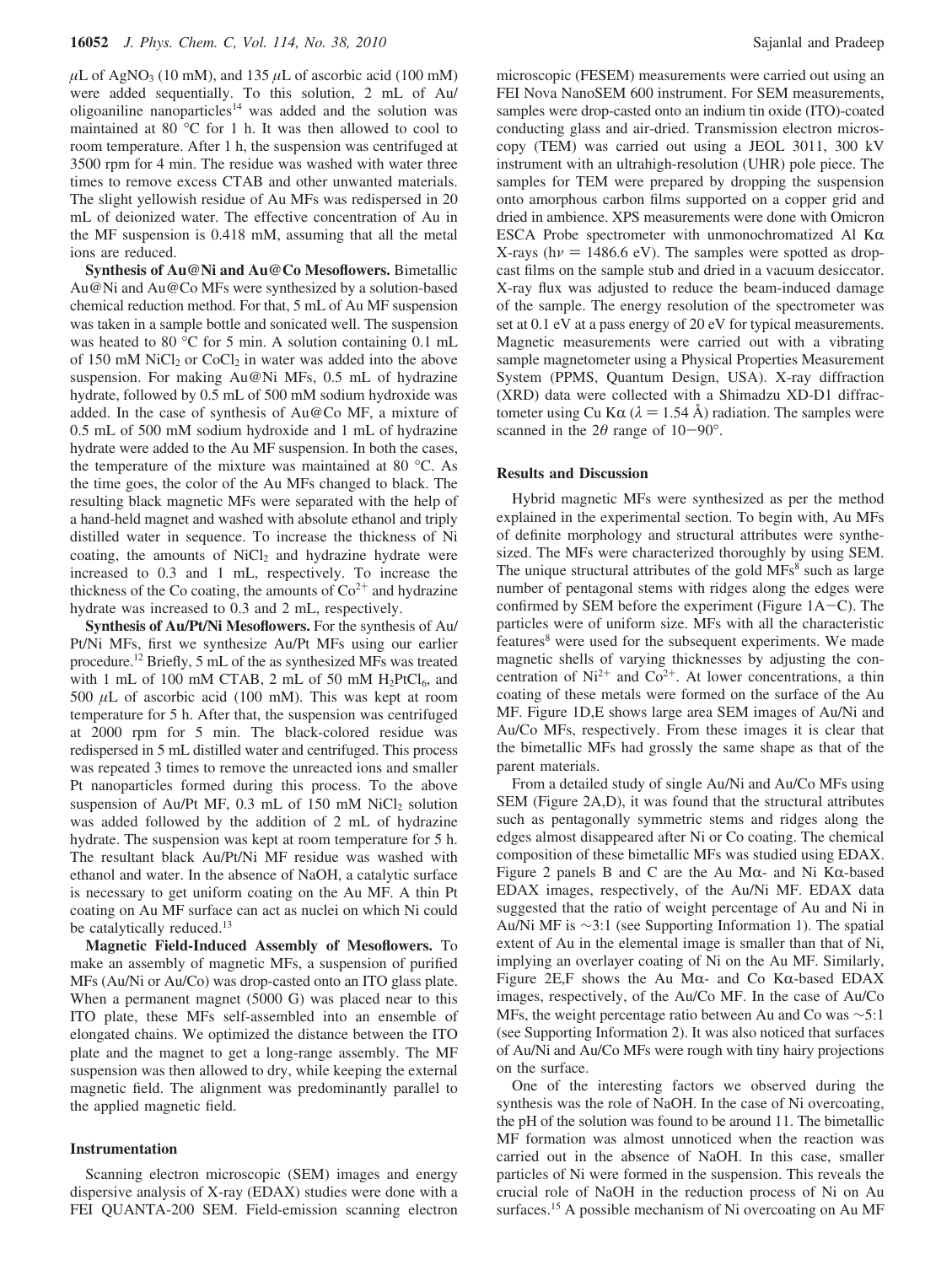

**Figure 1.** Large area SEM images of Au MFs (A) and a FESEM image of a single Au MF (B). The pentagonal symmetry of the stem is clearly visible in the top view of the stem shown in panel C. Large area SEM images of bimetallic Au/Ni (D) and Au/Co (E) MFs. In both cases, the amount of Ni and Co ions used during the synthesis was 0.1 mL (150 mM).

is as follows. Upon addition,  $Ni^{2+}$  forms a water-soluble complex with hydrazine hydrate.<sup>16</sup> After the subsequent addition of NaOH, the nickel-hydrazine complex gets converted into nickel hydroxide

$$
[Ni(N_2H_4)n]Cl_2 + 2NaOH \rightarrow Ni(OH)_2 + nN_2H_4 + 2NaCl
$$
<sup>(1)</sup>

Subsequently, the nickel hydroxide undergoes reduction in presence of hydrazine hydrate to form black metallic Ni (eq 2)

$$
2Ni(OH)2 + N2H4 \rightarrow 2Ni + N2 + 4H2O
$$
 (2)

During this reaction, the Au MFs present inside the suspension may act as the nucleation centers and Ni reduction may happen on the surface of Au MF. Because of the catalytic activity of as formed Ni, hydrazine hydrate decomposes $16$  as

$$
N_2H_4 \rightarrow N_2 + 2H_2 \tag{3}
$$

$$
3N_2H_4 \rightarrow N_2 + 4NH_3 \tag{4}
$$

Due to this reason, we used excess hydrazine hydrate for the reduction. Also, we noticed that Co overcoating will not happen in the absence of NaOH. In both the cases, individual Co or Ni nanoparticles were absent in the suspension.

In order to increase the loading of the magnetic shell over the Au MF, we increased the amount of Ni and Co (0.3 mL, 150 mM). At this condition, thick coatings of Ni and Co shells were formed on the parent MFs. The resemblance to the parent MFs almost disappeared at this stage. At the same time, they maintained flower-like geometry. Figure 3 shows the single particle SEM images and corresponding EDAX images of the Au/Ni and Au/Co MFs. Au to Ni weight ratio of the resultant Au/Ni MF was approximately 1:3. EDAX image also reveals the presence of oxygen on the surface of Au/Ni MF (see Supporting Information 1). Even though it is expected that the presence of oxygen on the ITO substrate can interfere with the measurements, the EDAX image clearly shows that a considerable amount of oxygen is present on the surface of Au/Ni MF, probably due to the oxidation of surface Ni (see Supporting Information 1).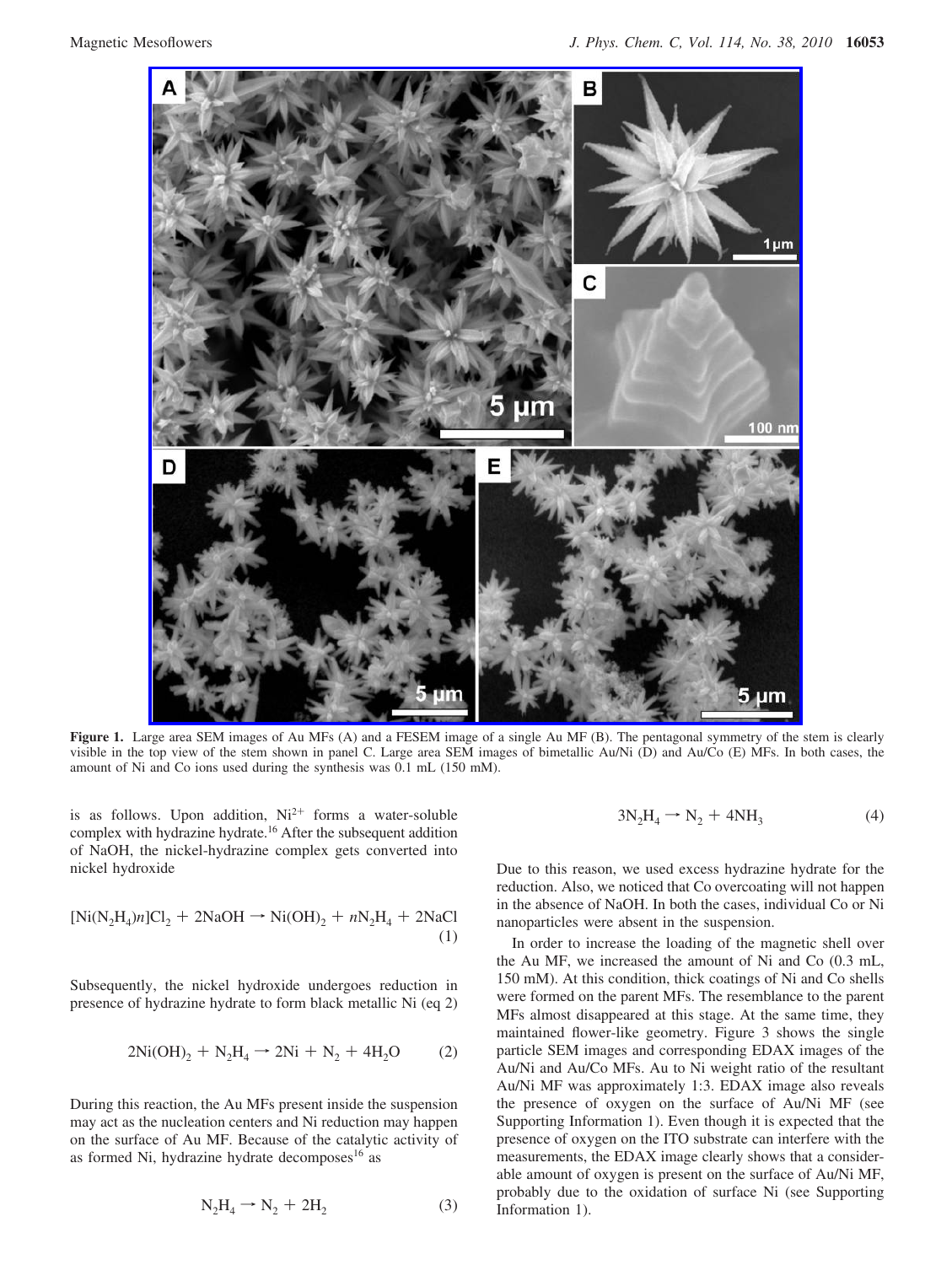

**Figure 2.** (A) SEM image of a single Au/Ni MF. (B,C) Corresponding Au Mα- and Ni Kα-based EDAX images collected from the sample shown in panel A. (D) Single particle SEM image of Au/Co MF. A Au Mα- and Co Kα-based EDAX image of Au/Co MF (D) is shown in panels E,F, respectively. The amount of Ni and Co ions used during the synthesis was 0.1 mL (150 mM).

As Figure 3A shows that high loading of Ni drastically changed the morphology of Au MF to a large extent and the surface of the bimetallic Au/Ni MF appeared to have a hairy morphology. Almost similar morphology was observed in the case of Au/Co MF (Figure 3D). Large area SEM images of Au/Ni and Au/Co MFs at this condition are given in Supporting Information 3. It was found that a sizable amount of Au got replaced by Co in Au/Co MF, as evidenced from the EDAX image (Figure 3E, F) and quantification data (see Supporting Information 2). The amount of Co was nearly 8 times greater than the weight percentage of Au at this condition. The presence of oxygen on Au/Co MF surface was also confirmed from the EDAX data.

The mechanism of cobalt overcoating on the Au MF surface can be explained as follows. It is known that cobalt ions can exist in the form of hexaaquacobalt(II) complex in water.<sup>17</sup> Sodium hydroxide reacts with this complex to form a neutral cobalt hydroxide complex (eqs 5 and 6), which is insoluble in water and appeared as a turbidity. Simultaneously, hydrazine hydrate reduces  $Co^{2+}$  to  $Co^{0}$  (eq 7)

$$
[Co(H_2O)_6]^{+2} + OH^- \to Co(H_2O)_5(OH)]^+ + H_2O
$$
 (5)

$$
[Co(H2O)3(OH)]+ + OH- \rightarrow \begin{array}{c} [Co(H2O)4(OH)2] + H2O \\ \downarrow \\ Co(OH)2, 4H2O or Co(OH)2 \\ (6)\end{array}
$$

$$
2\text{Co}(\text{OH}_2) + \text{N}_2\text{H}_4 \rightarrow 2\text{Co} + \text{N}_2 + 4\text{H}_2\text{O} \tag{7}
$$

The absence of individual Co nanoparticles in the suspension reveals that Au MFs act as nucleation centers for the reduction of Co ions. This results in Co deposition at the Au MF surface.

A detailed analysis of Au/Ni and Au/Co MFs was done using TEM (Figure 4). Tiny hair-like projections on the surfaces of the MFs were clearly seen in the TEM images (Figure 4A,C). Lattice resolved images of both Au/Ni and Au/Co MFs (Figure 4B,D) show that the directions of the lattice fringes are different at various regions within a single MF. The observed lattice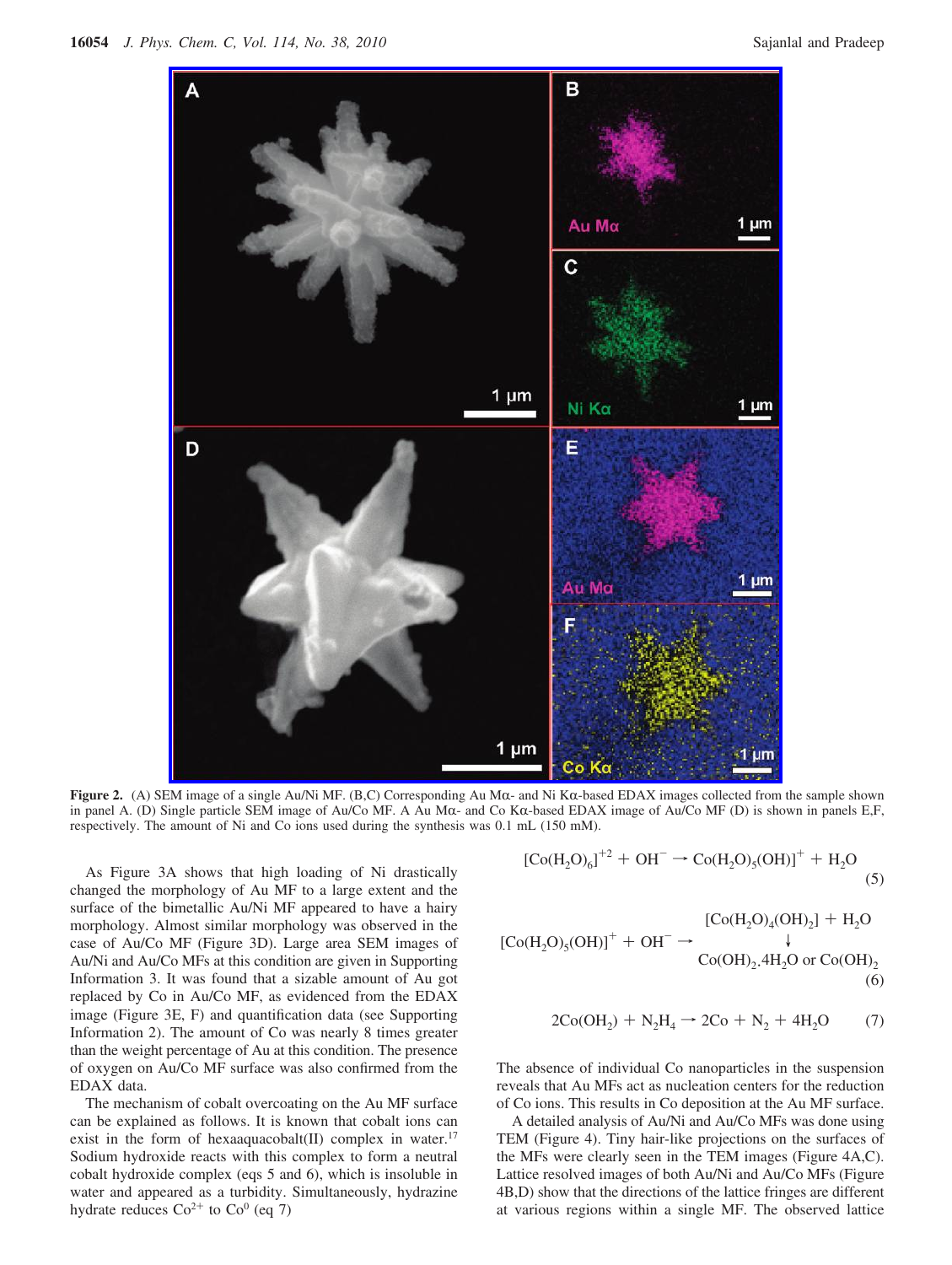

**Figure 3.** (A) SEM image of a single Au/Ni MF. (B,C) Corresponding Ni K $\alpha$ - and Au M $\alpha$ -based EDAX images collected from the sample shown in panel A. (D) Single particle SEM image of Au/Co MF. Co Kα- and Au Mα-based EDAX image of Au/Co MF (D) is shown in panels E and F, respectively. The amount of Ni and Co ions used during the synthesis was 0.3 mL (150 mM).

spacing is 2.02 Å in Au/Ni MF (Figure 4B) and can be indexed to the (111) planes of face-centered cubic (fcc) Ni, coated on the Au surface. The *d*-spacing of ∼2.39 Å can be due to the (111) lattice plane of fcc NiO, which was formed by the oxidation of the Ni surface. In the case of Au/Co MFs, the measured lattice spacing of 2.01 Å can be indexed to the (111) plane of fcc cobalt. The *d*-spacing 2.44 Å found in the latticeresolved image may be assigned to the (111) planes of the CoO. Random orientation and multiple twinning of the lattice planes observed in the magnified TEM images reveals the polycrystalline nature of the Ni and Co coating on the surface of Au MFs. Single particle TEM images of Au/Ni and Au/Co MFs are given in Supporting Information 4.

To incorporate more functionality as in the form of a new metal into the MF, an experiment was also conducted to make trimetallic MFs comprised of Au, Pt, and Ni. Here, the catalytic activity of Pt is made use of, instead of NaOH, to make a coating of Ni on the surface of Au MF. For that, first we made a thin coating of Pt on the gold MF using our earlier report.<sup>12</sup> Subsequently, deposition of Ni was carried out in the presence of hydrazine hydrate without the aid of NaOH. Figure 5A,B shows the FESEM images of a single Au/Pt/Ni MF and an expanded image of its single stem, respectively. The amount of Ni deposited was less in this case. Elemental distribution in the Au/Pt/Ni MF was confirmed from the EDAX image (Figure 5C-E). EDAX spectrum and quantification data of Au/Pt/Ni MF are shown in Supporting Information 5. The morphology was almost similar as in the case of the parent MF. Magnified FESEM images show the gradual transformation of the surface texture as the growth of Pt and Ni occurred on the surface of the Au MF (Figure 6). As evidenced from the images, surface of the Au MF got roughened after the deposition of Pt. Upon Ni coating onto the Au/Pt surface, the smoothness and uniform surface structure got disrupted. We have observed that the surface of the Au/Pt MF became corrugated after the deposition of Ni. At the same time, stems with scale-like appearance and ridges along the edges were almost retained in this trimetallic MF as seen in the magnified FESEM image (Figure 5B).

The catalytic activity of Pt on Ni reduction was established by Liz-Marzán et al.<sup>13b</sup> Pt can be reduced easier than nickel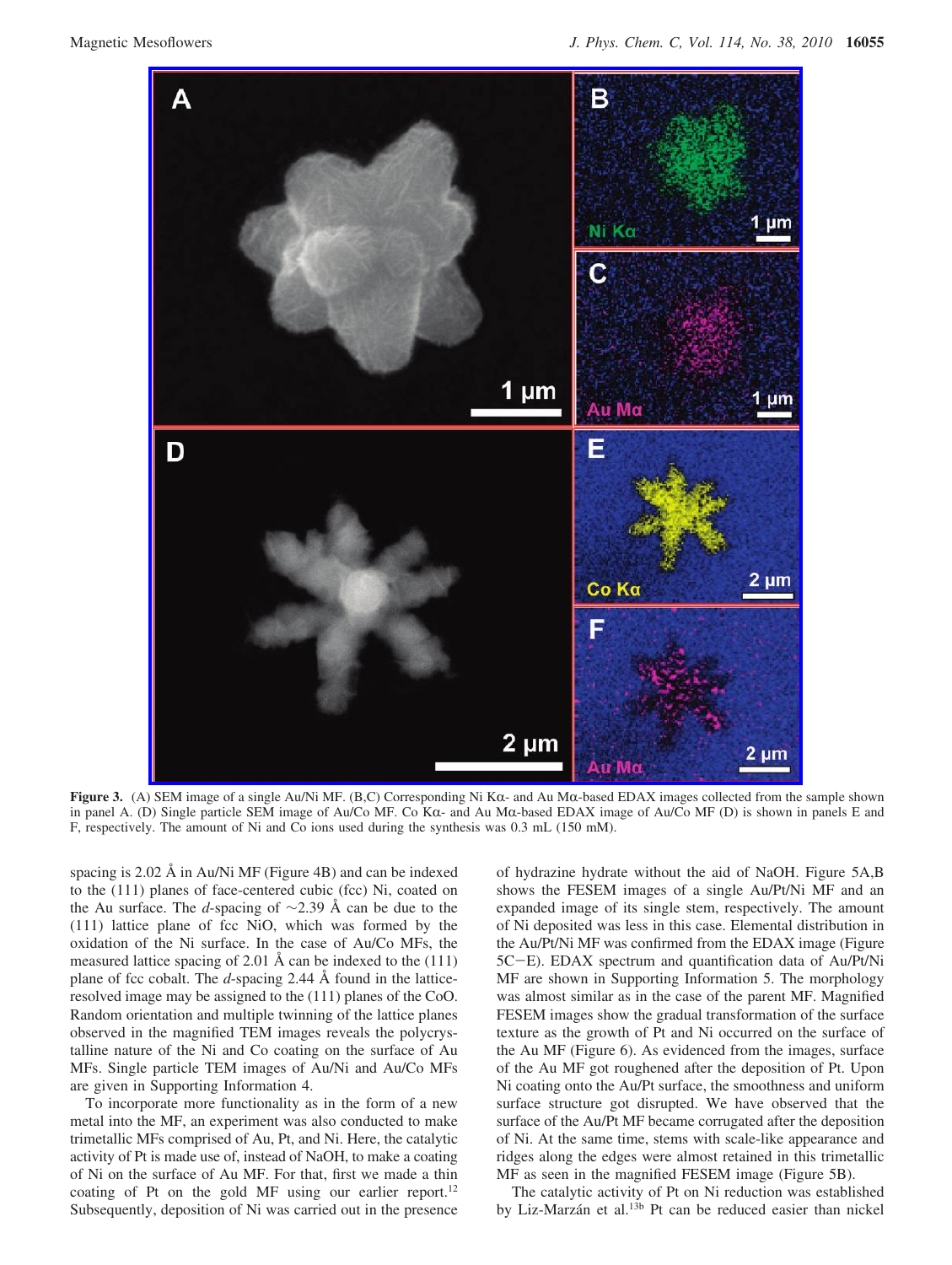

**Figure 4.** TEM images of the tip of the Au/Ni (A) and Au/Co (C) MFs. (B,D) Lattice-resolved images collected from the tip of the Au/Ni and Au/Co MFs, respectively. The amount of Ni and Co ions used during the synthesis was 0.1 (150 mM) and 0.3 mL (150 mM), respectively.

because of its higher reduction potential. The catalytic role of platinum seems to be related to the ease of decomposition of hydrazine on small nanoparticles. After the addition to the  $Ni<sup>2+</sup>$ solution, hydrazine can partially undergo complexation with  $Ni<sup>2+</sup>$ . The catalytic decomposition of noncomplexed hydrazine on the surface of platinum creates a charged metallic surface, where the  $Ni^{2+}$  complexes can be easily reduced to  $Ni^{0.13b}$ 

To study the chemical composition, XPS spectra of all three hybrid MFs were analyzed. Figure 7A shows the wide scan XPS spectra of Au/Ni, Au/Co, and Au/Pt/Ni MFs. The enlarged XPS spectra in the Au 4f region of Au/Co, and Au/Ni MFs show the presence of Au 4f<sub>7/2</sub> and Au 4f<sub>5/2</sub> peaks at ∼84.0 and ∼87.7 eV, respectively, confirming that gold is existing in its metallic form. At the same time, we could not find the signature of Au in Au/Pt/Ni MFs (Figure 7F) since Au was buried under the Pt and Ni overlayers. This suggests that the overlayer thickness is larger than the mean free path and that the coating is complete and no free surface of Au MF is exposed. In the enlarged spectrum of Co 2p region in Au/Co MFs (Figure 7C), the peaks at ∼778.5 and 793.8 eV can be attributed to metallic Co, whereas the peaks at ∼782.6 and ∼785.3 eV can be assigned to the  $Co^{2+}$ . This implies the possible coexistence of  $Co^0$  and  $Co<sup>2+</sup>$  on the surface of the Au/Co MFs. The satellite features found in the high binding energy side of the  $2p_{3/2}$  and  $2p_{1/2}$  lines are characteristics of high spin  $Co^{2+}.18$  The O 1s spectrum of

Au/Co MFs (see Supporting Information 6) shows multiple peaks, which is indicative of the existence of various oxygen species at the MF surface. The peak observed at ∼531.8 eV is considered to be due to the oxygen from CoO, whereas the peak found at the higher binding energy side (∼535.5 eV) can be from the oxygen in oxyhydroxides. Oxygen from hydroxides and oxyhydroxides usually appears in the higher binding energy side compared to the oxide ions.19 Enlarged scan of Ni 2p of Au/Ni MFs showed 2p<sub>3/2</sub> at ∼855.4 eV and 2p<sub>1/2</sub> at ∼873.1 eV (Figure 7E). A shift in the Ni 2P peaks of Au/Ni MFs toward the higher binding energy side compared to  $Ni<sup>0</sup>$  (852.6 eV) reveals the possible existence of  $Ni<sup>2+</sup>$  ions in the form of NiO coating on the surface of the Au/Ni MFs. The high-binding energy satellites confirm the divalent state.<sup>20</sup> The low-binding energy peak at 852.2 eV is attributed to the characteristic feature of  $Ni^{0.20c,d}$  The O 1s peak found at 531.0 eV (see Supporting Information 6) again confirms the presence of  $O<sup>2</sup>$ . In the enlarged spectrum of Pt 4f region of Au/Pt/Ni MFs (Figure 7H), the peaks observed at 70.9 and 74.3 eV correspond to Pt  $4f_{7/2}$ and Pt  $4f_{5/2}$ . The  $2p_{3/2}$  and  $2p_{1/2}$  peaks of Ni, found at 855.4 and 873.1 eV, respectively (Figure 7G) support the oxide coating on the surface as in the case of Au/Ni MFs.20 The satellite peaks associated with Ni 2p are also due to this.<sup>20</sup> Since the amount of Ni deposited in Au/Pt/Ni MFs was very less, the Ni<sup>0</sup> feature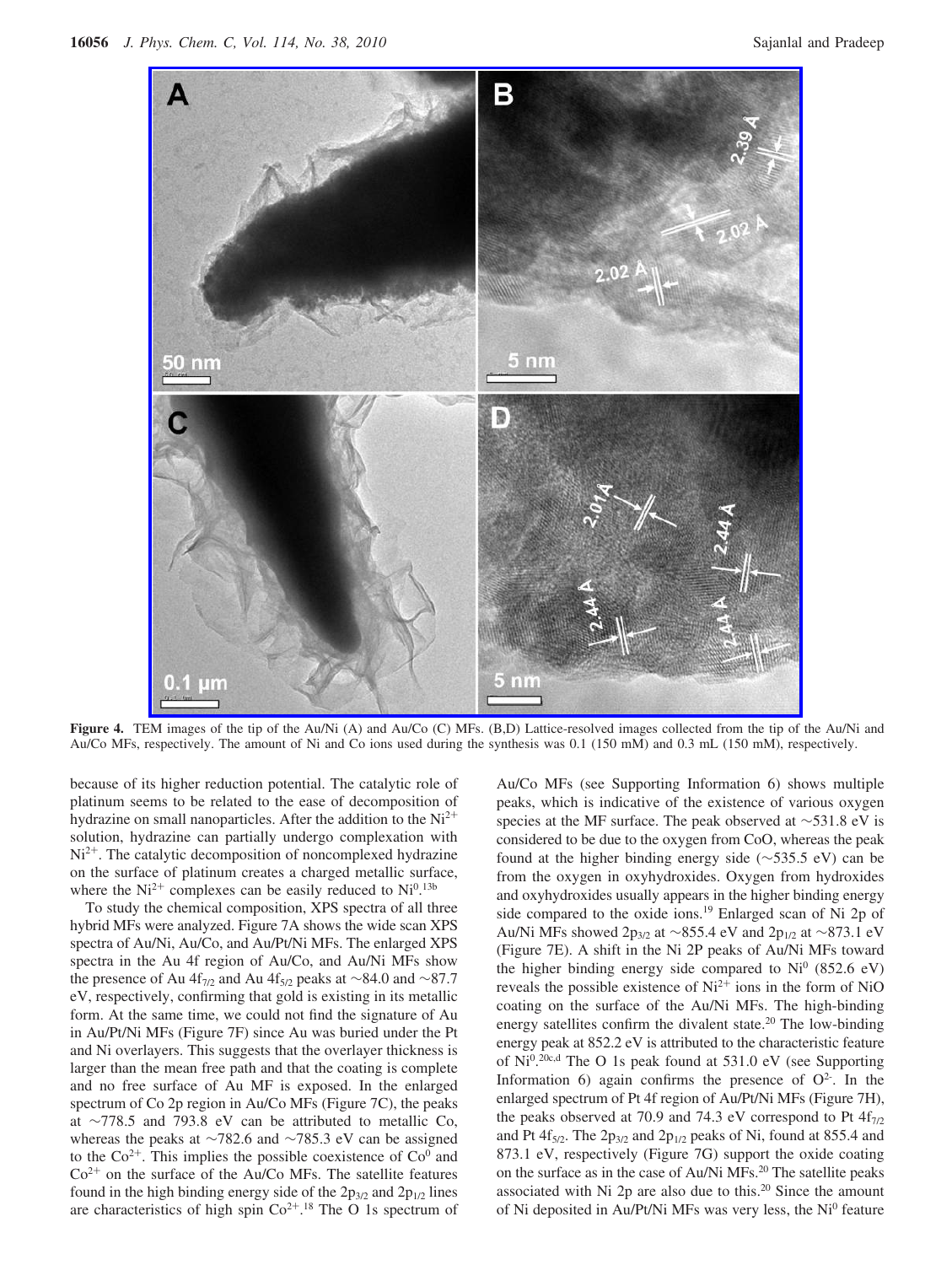

**Figure 5.** (A,B) The FESEM images of a single Au/Pt/Ni MF and an enlarged view of its stem, respectively. (C-E) The EDAX images of Au/Pt/Ni MF shown in the inset of panel C.



**Figure 6.** Magnified FESEM images of the stems of different MFs. (A) Au MF, (B) Au/Pt, and (C) Au/Pt/Ni MFs.



**Figure 7.** (A) Wide scan XPS spectra of Au/Ni, Au/Co, and Au/Pt/Ni MFs. (B,D,F) The Au 4f region of Au/Co, Au/Ni, and Au/Pt/Ni MFs, respectively. (C) XPS spectrum in the 2p region of Co in Au/Co MFs. (E,G) are the Ni 2p region of Au/Ni and Au/Pt/Ni MFs, respectively. (H) Pt 4f region of Au/Pt/Ni MFs.

at 852.2 eV was weak. The O 1s peak was found at 531.0 eV here as well (see Supporting Information 6).

Additionally, the presence of such coatings on the mesoflower surface was confirmed by the X-ray diffraction (XRD) analysis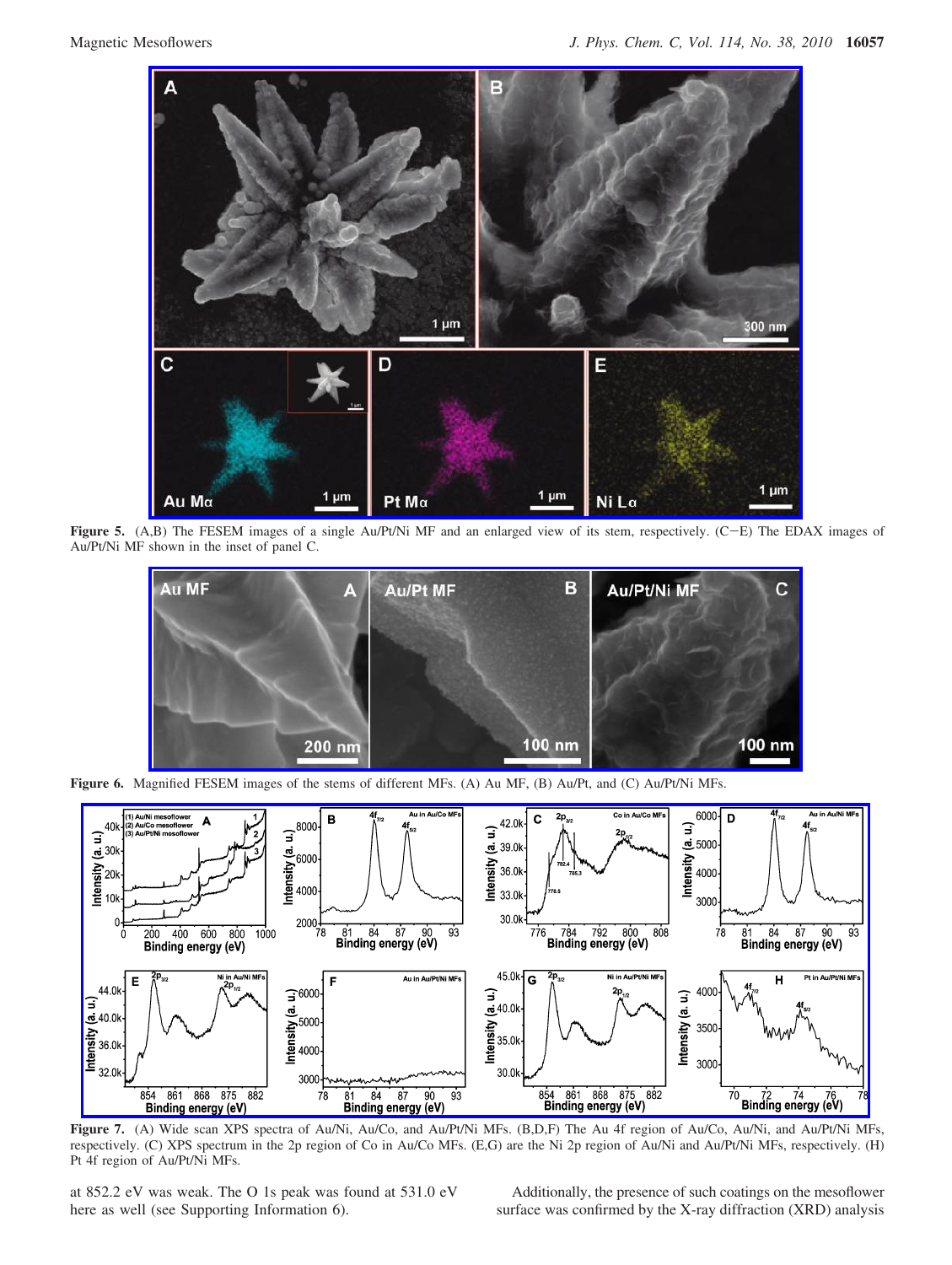

**Figure 8.** Magnetic hysteresis loops (M/H) of various magnetic MFs at 300 K. The inset shows the low-field part of the hysteresis loops. The amount of Ni and Co ions used during the synthesis was 0.3 mL (150 mM).

(see Supporting Information 7). For the XRD analysis, Au/Ni and Au/Co MFs were synthesized using 0.1 mL (150 mM) of Ni and Co ions, respectively. In the case of Au/Ni MFs, we found distinct diffraction features of Au and Ni; they were all in fcc (the ratio of weight percentage of Au and Ni in Au/Ni MF was ∼3:1). The features due to Co in Au/Co MFs were weak, since the amount of Co in the Au/Co MFs was much less (the weight percentage ratio between Au and Co was ∼5: 1). Similarly, the characteristic features Au, Pt, and Ni were present in the XRD pattern of Au/Pt/Ni MFs. Characteristic XRD patterns of individual metals in various hybrid magnetic MFs show that the formation of alloys upon overgrowth is unlikely. Peaks due to oxides of Co and Ni were not prominent as they exist only as thin layers, although they are shown in XPS analysis.

We confirmed the ferromagnetic properties of Au/Ni, Au/ Co, and Au/Pt/Ni MFs by measuring their hysteresis loops (M-

H) at room temperature (300 K), as illustrated in Figure 8 (the magnetization shown in figure is for the entire sample, composed of all the elements). The presence of a nonzero coercivity and a nonzero remanence (inset of Figure 8) indicate the ferromagnetic behavior of these MFs. Among the three hybrid MFs, Au/ Co MF showed a maximum saturation magnetization of 70.5 emu  $g^{-1}$ , which is much lower than that for the reported bulk Co metal  $(168.0 \text{ emu g}^{-1})$ .<sup>21</sup> Even after correcting for the masses of Au, C, and O in the MF using the EDAX percentage, the magnetism appears to be low (∼91 emu/g), indicating the nanoscale effect. As seen in TEM, the constituent particles are much smaller in size.

In the case of Au/Ni and Au/Pt/Ni MFs, a substantial decrease was observed in the saturation magnetization compared to bulk Ni  $(55.0 \text{ emu } g^{-1})$ .<sup>22</sup> Although their morphologies are similar, Au/Pt/Ni showed a lower saturation magnetization of 2.1 emu  $g^{-1}$  compared to that of Au/Ni MF (29.3 emu  $g^{-1}$ ). A decrease in saturation magnetization in nanoparticles compared to the bulk metals is expected possibly due to various reasons such as existence of impurities, $2<sup>3</sup>$  surface antiferromagnetic oxides, $2<sup>3</sup>$ and surface spin disorder.<sup>24</sup>

Self-assembly and self-orientation of magnetic nanoparticles are very important for many applications. We could make a micrometer long assembly of bimtallic MFs on an ITO substrate by a simple method. We found that the magnetic MFs selforient in such a way to form an ensemble of elongated chains in presence of an external magnetic field. The MFs were predominantly aligned parallel to the applied magnetic field. Figure 9A,E shows large area SEM images of assemblies of Au/Ni, and Au/Co MFs on ITO substrates, respectively. It was noticed that the long self-assembled chains are almost parallel to each other. SEM images of a single strand of Au/Ni (Figure 9B) and Au/Co MFs (Figure 9F) and their corresponding EDAX images are also given in Figure 9.

The distance between the ITO substrate and the magnet is found to play an important role in the assembly of the MFs. A long-range assembly with an average length of ∼50 *µ*M was



**Figure 9.** (A,E) SEM images showing the long-range, magnetic field-induced assembly of Au/Ni and Au/Co MFs, respectively. (B,F) Single strands of Au/Ni and Au/Co MF, respectively. Corresponding elemental maps are also given.